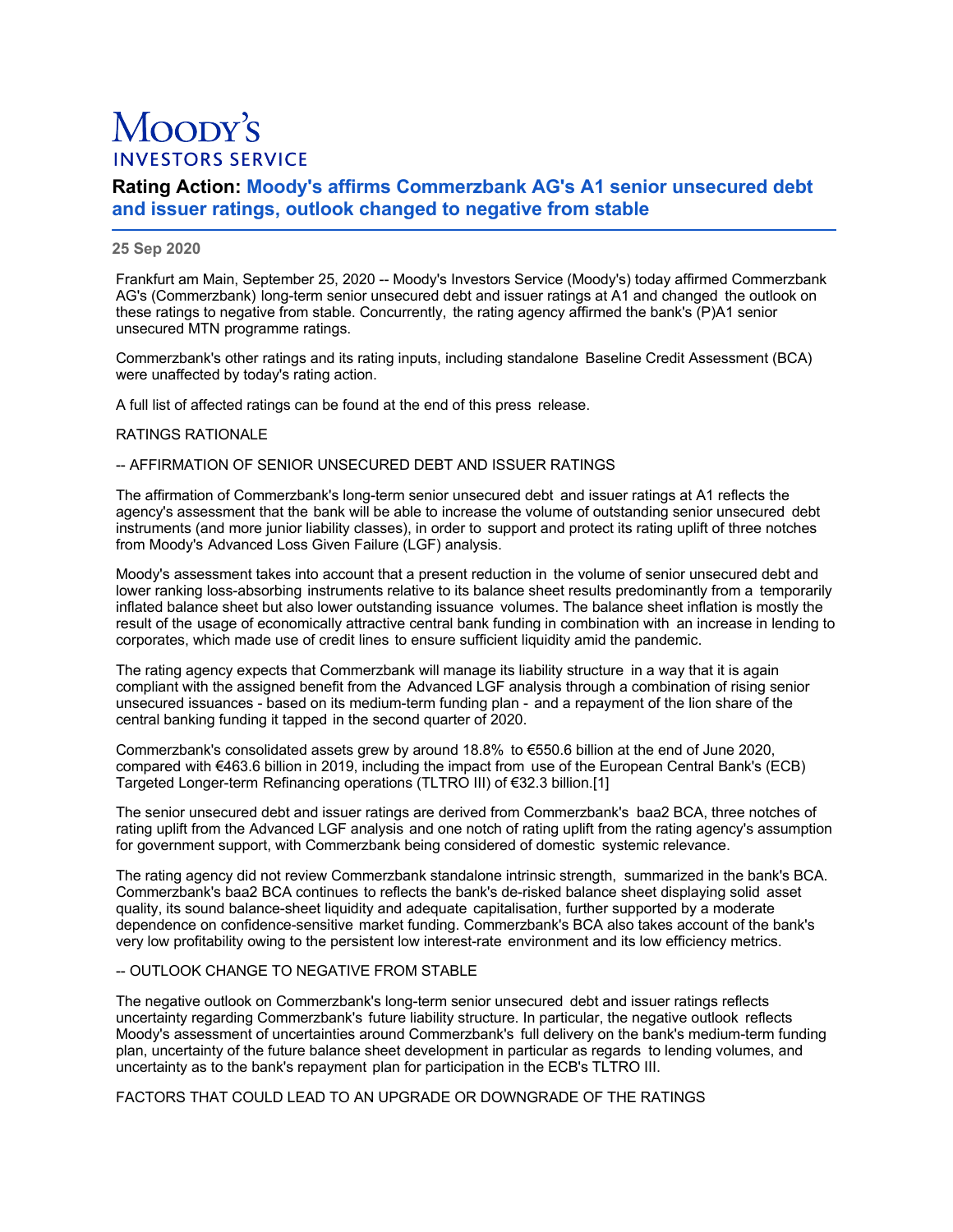Commerzbank's ratings could be upgraded as result of an upgrade of its BCA. Upward pressure on Commerzbank's BCA could be prompted by a combination of (1) a significant and sustained improvement in its risk-weighted capitalization and leverage ratio; (2) an improvement in its asset quality through a sustained reduction in its problem loans and lower sector and geographical concentrations; (3) a persistent and meaningful strengthening of the bank's profitability across economic cycles; and (4) a material decrease in Commerzbank's moderate reliance on wholesale funding sources, coupled with a further buildup of high-quality liquid assets.

In addition, junior senior unsecured and subordinated instrument ratings could be upgraded if Commerzbank issued sizeable volumes of liabilities specifically designated to absorb losses in resolution.

Downward pressure on Commerzbank's ratings could be exerted as a result of a downgrade of its BCA, or a further reduction in the share of senior unsecured debt (and lower ranking volumes) outstanding, which could result in fewer notches of rating uplift from Moody's Advanced LGF analysis.

Downward pressure on Commerzbank's BCA could be exerted following: (1) a weakening of the operating environment in Germany; (2) a large increase in Commerzbank's dependence on confidence-sensitive market funding, (3) a significant reduction in the volume of its liquid resources; and (4) a significant deterioration of Commerzbank's solvency profile, through a weakening of its asset quality and capital adequacy metrics or materially weaker profitability.

# LIST OF AFFECTED RATINGS

Issuer: Commerzbank AG

..Affirmations:

....Long-term Issuer Rating, affirmed A1, outlook changed to Negative from Stable

....Senior Unsecured Regular Bond/Debenture, affirmed A1, outlook changed to Negative from Stable

....Senior Unsecured Medium-Term Note Program, affirmed (P)A1

- ..Outlook Action:
- ....Outlook changed to Stable(m) from Stable

Issuer: Commerzbank AG, New York Branch

..Affirmation:

....Senior Unsecured Medium-Term Note Program, affirmed (P)A1

..Stable Outlook remains unaffected

Issuer: Commerzbank Finance & Covered Bond S.A.

..Affirmation:

....Long-term Issuer Rating, affirmed A1, outlook changed to Negative from Stable

- ..Outlook Action:
- ....Outlook changed to Negative from Stable

Issuer: Commerzbank U.S. Finance Inc.

..Affirmation:

....Backed Senior Unsecured Medium-Term Note Program, affirmed (P)A1

..No Outlook assigned

Issuer: Dresdner Bank AG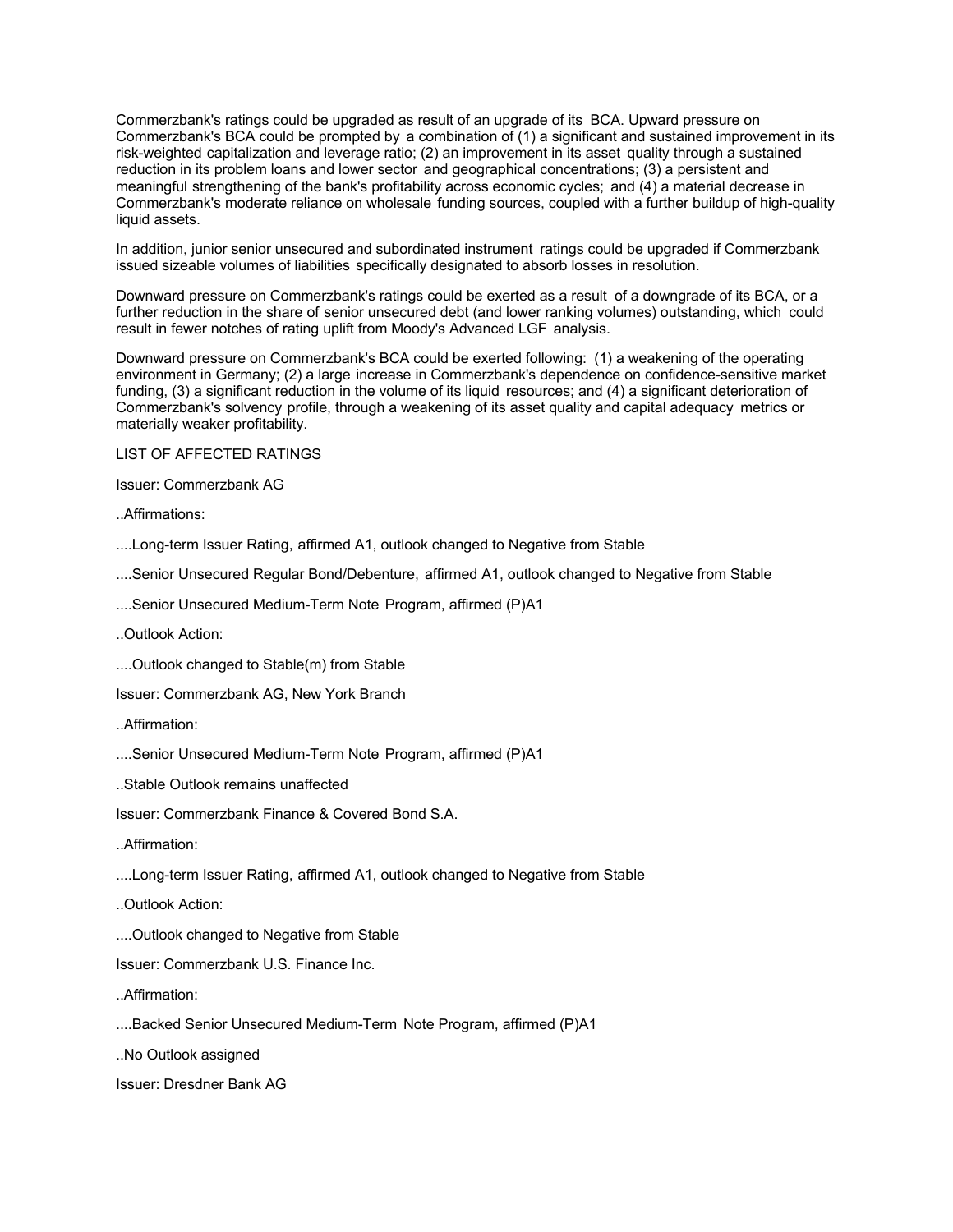#### ..Affirmations:

....Senior Unsecured Regular Bond/Debenture, affirmed A1, outlook changed to Negative from Stable (assumed by Commerzbank AG)

#### ..No Outlook assigned

Issuer: Hypothekenbank Frankfurt AG

..Affirmation:

....Senior Unsecured Regular Bond/Debenture, affirmed A1, outlook changed to Negative from Stable (assumed by Commerzbank AG)

..No Outlook assigned

### PRINCIPAL METHODOLOGY

The principal methodology used in these ratings was Banks Methodology published in November 2019 and available at [https://www.moodys.com/researchdocumentcontentpage.aspx?docid=PBC\\_1147865](https://www.moodys.com/researchdocumentcontentpage.aspx?docid=PBC_1147865). Alternatively, please see the Rating Methodologies page on www.moodys.com for a copy of this methodology.

#### REGULATORY DISCLOSURES

For further specification of Moody's key rating assumptions and sensitivity analysis, see the sections Methodology Assumptions and Sensitivity to Assumptions in the disclosure form. Moody's Rating Symbols and [Definitions can be found at: https://www.moodys.com/researchdocumentcontentpage.aspx?](https://www.moodys.com/researchdocumentcontentpage.aspx?docid=PBC_79004) docid=PBC\_79004.

For ratings issued on a program, series, category/class of debt or security this announcement provides certain regulatory disclosures in relation to each rating of a subsequently issued bond or note of the same series, category/class of debt, security or pursuant to a program for which the ratings are derived exclusively from existing ratings in accordance with Moody's rating practices. For ratings issued on a support provider, this announcement provides certain regulatory disclosures in relation to the credit rating action on the support provider and in relation to each particular credit rating action for securities that derive their credit ratings from the support provider's credit rating. For provisional ratings, this announcement provides certain regulatory disclosures in relation to the provisional rating assigned, and in relation to a definitive rating that may be assigned subsequent to the final issuance of the debt, in each case where the transaction structure and terms have not changed prior to the assignment of the definitive rating in a manner that would have affected the rating. For further information please see the ratings tab on the issuer/entity page for the respective issuer on www.moodys.com.

For any affected securities or rated entities receiving direct credit support from the primary entity(ies) of this credit rating action, and whose ratings may change as a result of this credit rating action, the associated regulatory disclosures will be those of the guarantor entity. Exceptions to this approach exist for the following disclosures, if applicable to jurisdiction: Ancillary Services, Disclosure to rated entity, Disclosure from rated entity.

The ratings have been disclosed to the rated entity or its designated agent(s) and issued with no amendment resulting from that disclosure.

These ratings are solicited. Please refer to Moody's Policy for Designating and Assigning Unsolicited Credit Ratings available on its website www.moodys.com.

Regulatory disclosures contained in this press release apply to the credit rating and, if applicable, the related rating outlook or rating review.

Moody's general principles for assessing environmental, social and governance (ESG) risks in our credit analysis can be found at [https://www.moodys.com/researchdocumentcontentpage.aspx?docid=PBC\\_1133569](https://www.moodys.com/researchdocumentcontentpage.aspx?docid=PBC_1133569).

#### REFERENCES/CITATIONS

[1] Company Interim Report 30-Jun-2020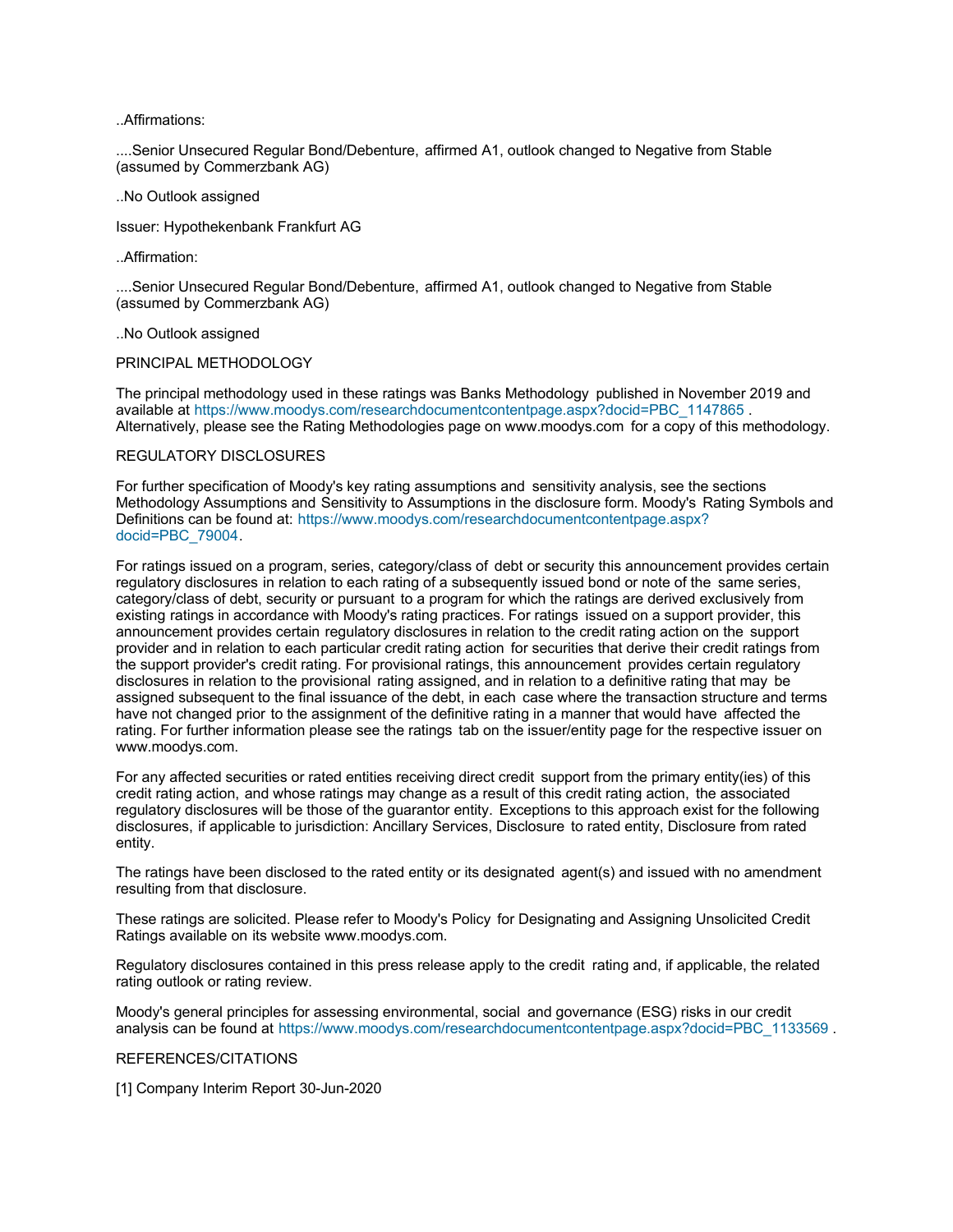Please see www.moodys.com for any updates on changes to the lead rating analyst and to the Moody's legal entity that has issued the rating.

Please see the ratings tab on the issuer/entity page on www.moodys.com for additional regulatory disclosures for each credit rating.

Swen Metzler, CFA VP - Senior Credit Officer Financial Institutions Group Moody's Deutschland GmbH An der Welle 5 Frankfurt am Main 60322 Germany JOURNALISTS: 44 20 7772 5456 Client Service: 44 20 7772 5454

Alexander Hendricks, CFA Associate Managing Director Financial Institutions Group JOURNALISTS: 44 20 7772 5456 Client Service: 44 20 7772 5454

Releasing Office: Moody's Deutschland GmbH An der Welle 5 Frankfurt am Main 60322 **Germany** JOURNALISTS: 44 20 7772 5456 Client Service: 44 20 7772 5454



© 2020 Moody's Corporation, Moody's Investors Service, Inc., Moody's Analytics, Inc. and/or their licensors and affiliates (collectively, "MOODY'S"). All rights reserved.

**CREDIT RATINGS ISSUED BY MOODY'S INVESTORS SERVICE, INC. AND/OR ITS CREDIT RATINGS AFFILIATES ARE MOODY'S CURRENT OPINIONS OF THE RELATIVE FUTURE CREDIT RISK OF ENTITIES, CREDIT COMMITMENTS, OR DEBT OR DEBT-LIKE SECURITIES, AND MATERIALS, PRODUCTS, SERVICES AND INFORMATION PUBLISHED BY MOODY'S (COLLECTIVELY, "PUBLICATIONS") MAY INCLUDE SUCH CURRENT OPINIONS. MOODY'S INVESTORS SERVICE DEFINES CREDIT RISK AS THE RISK THAT AN ENTITY MAY NOT MEET ITS CONTRACTUAL FINANCIAL OBLIGATIONS AS THEY COME DUE AND ANY ESTIMATED FINANCIAL LOSS IN THE EVENT OF DEFAULT OR IMPAIRMENT. SEE MOODY'S RATING SYMBOLS AND DEFINITIONS PUBLICATION FOR INFORMATION ON THE TYPES OF CONTRACTUAL FINANCIAL OBLIGATIONS ADDRESSED BY MOODY'S INVESTORS SERVICE CREDIT RATINGS. CREDIT RATINGS DO NOT ADDRESS ANY OTHER RISK, INCLUDING BUT NOT LIMITED TO: LIQUIDITY RISK, MARKET VALUE RISK, OR PRICE VOLATILITY. CREDIT RATINGS, NON-CREDIT ASSESSMENTS ("ASSESSMENTS"), AND OTHER OPINIONS INCLUDED IN MOODY'S PUBLICATIONS ARE NOT STATEMENTS OF CURRENT OR HISTORICAL FACT. MOODY'S PUBLICATIONS MAY ALSO INCLUDE QUANTITATIVE MODEL-BASED ESTIMATES OF CREDIT RISK AND RELATED OPINIONS OR COMMENTARY PUBLISHED BY MOODY'S ANALYTICS, INC. AND/OR ITS AFFILIATES. MOODY'S CREDIT RATINGS, ASSESSMENTS, OTHER OPINIONS AND PUBLICATIONS DO NOT CONSTITUTE OR PROVIDE INVESTMENT OR FINANCIAL ADVICE, AND MOODY'S CREDIT RATINGS, ASSESSMENTS, OTHER OPINIONS AND PUBLICATIONS ARE NOT AND DO NOT PROVIDE RECOMMENDATIONS TO PURCHASE, SELL, OR HOLD PARTICULAR SECURITIES. MOODY'S CREDIT RATINGS, ASSESSMENTS, OTHER OPINIONS AND PUBLICATIONS DO NOT COMMENT ON THE SUITABILITY OF AN INVESTMENT FOR ANY PARTICULAR INVESTOR. MOODY'S ISSUES ITS CREDIT RATINGS, ASSESSMENTS AND OTHER OPINIONS AND PUBLISHES ITS PUBLICATIONS WITH THE EXPECTATION AND**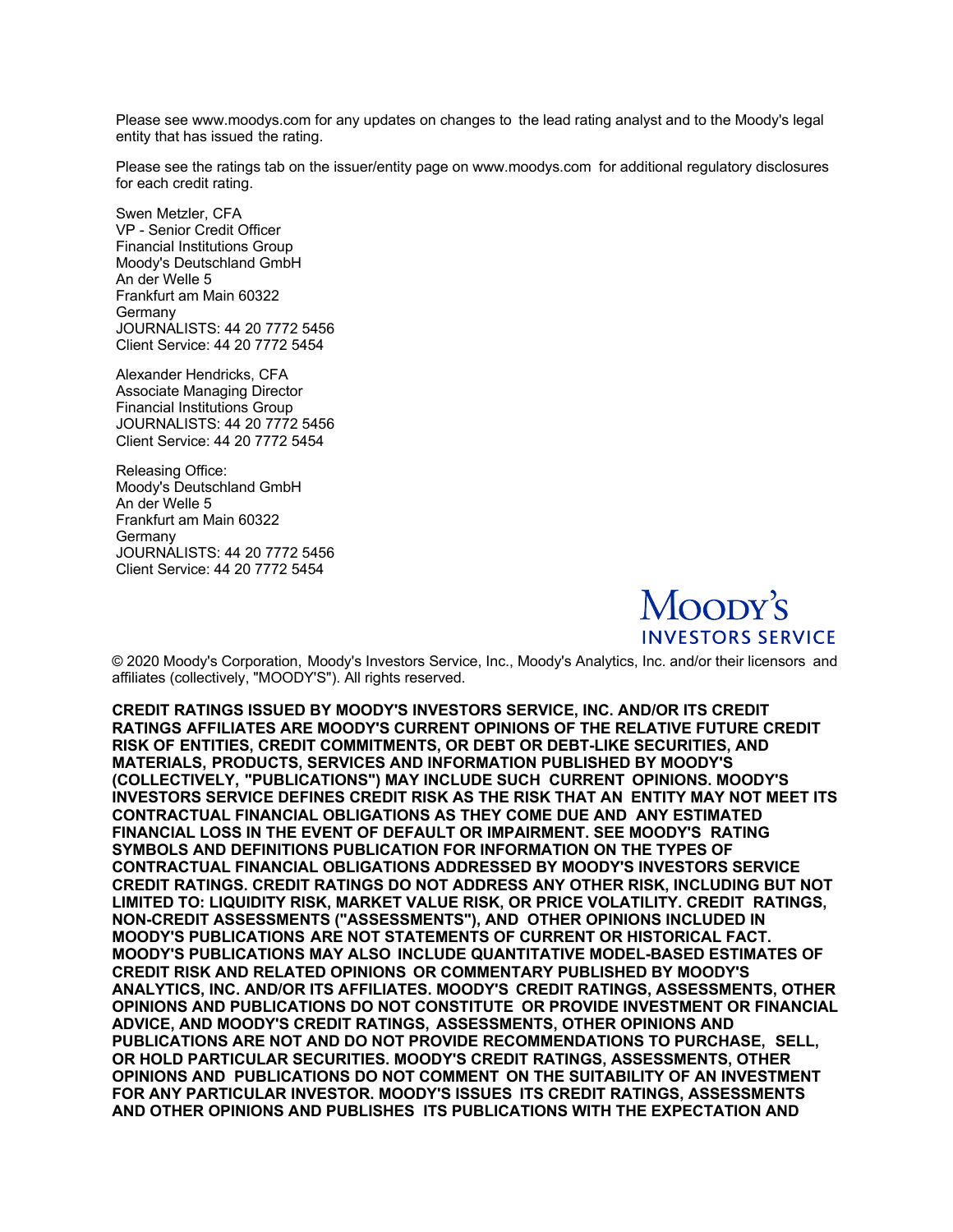# **UNDERSTANDING THAT EACH INVESTOR WILL, WITH DUE CARE, MAKE ITS OWN STUDY AND EVALUATION OF EACH SECURITY THAT IS UNDER CONSIDERATION FOR PURCHASE, HOLDING, OR SALE.**

MOODY'S CREDIT RATINGS**,** ASSESSMENTS, OTHER OPINIONS, AND PUBLICATIONS ARE NOT INTENDED FOR USE BY RETAIL INVESTORS AND IT WOULD BE RECKLESS AND INAPPROPRIATE FOR RETAIL INVESTORS TO USE MOODY'S CREDIT RATINGS, ASSESSMENTS, OTHER OPINIONS OR PUBLICATIONS WHEN MAKING AN INVESTMENT DECISION. IF IN DOUBT YOU SHOULD CONTACT YOUR FINANCIAL OR OTHER PROFESSIONAL ADVISER.

ALL INFORMATION CONTAINED HEREIN IS PROTECTED BY LAW, INCLUDING BUT NOT LIMITED TO, COPYRIGHT LAW, AND NONE OF SUCH INFORMATION MAY BE COPIED OR OTHERWISE REPRODUCED, REPACKAGED, FURTHER TRANSMITTED, TRANSFERRED, DISSEMINATED, REDISTRIBUTED OR RESOLD, OR STORED FOR SUBSEQUENT USE FOR ANY SUCH PURPOSE, IN WHOLE OR IN PART, IN ANY FORM OR MANNER OR BY ANY MEANS WHATSOEVER, BY ANY PERSON WITHOUT MOODY'S PRIOR WRITTEN CONSENT.

MOODY'S CREDIT RATINGS**,** ASSESSMENTS, OTHER OPINIONS AND PUBLICATIONS ARE NOT INTENDED FOR USE BY ANY PERSON AS A BENCHMARK AS THAT TERM IS DEFINED FOR REGULATORY PURPOSES AND MUST NOT BE USED IN ANY WAY THAT COULD RESULT IN THEM BEING CONSIDERED A BENCHMARK.

All information contained herein is obtained by MOODY'S from sources believed by it to be accurate and reliable. Because of the possibility of human or mechanical error as well as other factors, however, all information contained herein is provided "AS IS" without warranty of any kind. MOODY'S adopts all necessary measures so that the information it uses in assigning a credit rating is of sufficient quality and from sources MOODY'S considers to be reliable including, when appropriate, independent third-party sources. However, MOODY'S is not an auditor and cannot in every instance independently verify or validate information received in the rating process or in preparing its Publications.

To the extent permitted by law, MOODY'S and its directors, officers, employees, agents, representatives, licensors and suppliers disclaim liability to any person or entity for any indirect, special, consequential, or incidental losses or damages whatsoever arising from or in connection with the information contained herein or the use of or inability to use any such information, even if MOODY'S or any of its directors, officers, employees, agents, representatives, licensors or suppliers is advised in advance of the possibility of such losses or damages, including but not limited to: (a) any loss of present or prospective profits or (b) any loss or damage arising where the relevant financial instrument is not the subject of a particular credit rating assigned by MOODY'S.

To the extent permitted by law, MOODY'S and its directors, officers, employees, agents, representatives, licensors and suppliers disclaim liability for any direct or compensatory losses or damages caused to any person or entity, including but not limited to by any negligence (but excluding fraud, willful misconduct or any other type of liability that, for the avoidance of doubt, by law cannot be excluded) on the part of, or any contingency within or beyond the control of, MOODY'S or any of its directors, officers, employees, agents, representatives, licensors or suppliers, arising from or in connection with the information contained herein or the use of or inability to use any such information.

NO WARRANTY, EXPRESS OR IMPLIED, AS TO THE ACCURACY, TIMELINESS, COMPLETENESS, MERCHANTABILITY OR FITNESS FOR ANY PARTICULAR PURPOSE OF ANY CREDIT RATING, ASSESSMENT, OTHER OPINION OR INFORMATION IS GIVEN OR MADE BY MOODY'S IN ANY FORM OR MANNER WHATSOEVER.

Moody's Investors Service, Inc., a wholly-owned credit rating agency subsidiary of Moody's Corporation ("MCO"), hereby discloses that most issuers of debt securities (including corporate and municipal bonds, debentures, notes and commercial paper) and preferred stock rated by Moody's Investors Service, Inc. have, prior to assignment of any credit rating, agreed to pay to Moody's Investors Service, Inc. for credit ratings opinions and services rendered by it fees ranging from \$1,000 to approximately \$2,700,000. MCO and Moody's investors Service also maintain policies and procedures to address the independence of Moody's Investors Service credit ratings and credit rating processes. Information regarding certain affiliations that may exist between directors of MCO and rated entities, and between entities who hold credit ratings from Moody's Investors Service and have also publicly reported to the SEC an ownership interest in MCO of more than 5%, is